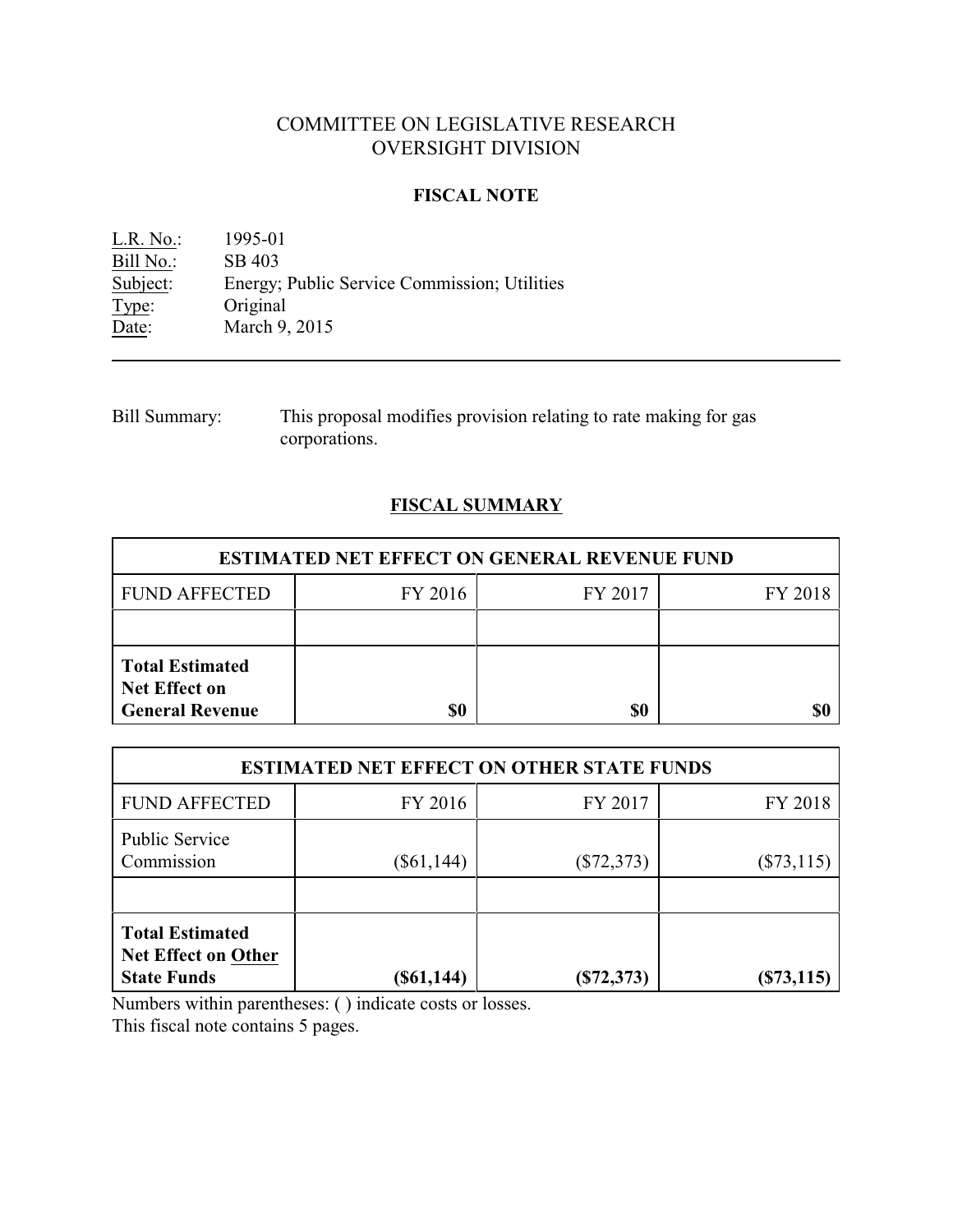L.R. No. 1995-01 Bill No. SB 403 Page 2 of 5 March 9, 2015

| <b>ESTIMATED NET EFFECT ON FEDERAL FUNDS</b>                        |         |         |         |  |
|---------------------------------------------------------------------|---------|---------|---------|--|
| <b>FUND AFFECTED</b>                                                | FY 2016 | FY 2017 | FY 2018 |  |
|                                                                     |         |         |         |  |
|                                                                     |         |         |         |  |
| <b>Total Estimated</b><br>Net Effect on All<br><b>Federal Funds</b> | \$0     | \$0     |         |  |

| <b>ESTIMATED NET EFFECT ON FULL TIME EQUIVALENT (FTE)</b>    |         |         |         |  |
|--------------------------------------------------------------|---------|---------|---------|--|
| <b>FUND AFFECTED</b>                                         | FY 2016 | FY 2017 | FY 2018 |  |
|                                                              |         |         |         |  |
|                                                              |         |         |         |  |
| <b>Total Estimated</b><br><b>Net Effect on</b><br><b>FTE</b> |         |         |         |  |

 $\Box$  Estimated Net Effect (expenditures or reduced revenues) expected to exceed \$100,000 in any of the three fiscal years after implementation of the act.

| <b>ESTIMATED NET EFFECT ON LOCAL FUNDS</b> |         |         |         |
|--------------------------------------------|---------|---------|---------|
| <b>FUND AFFECTED</b>                       | FY 2016 | FY 2017 | FY 2018 |
| <b>Local Government</b>                    | \$0     | \$0     | \$0     |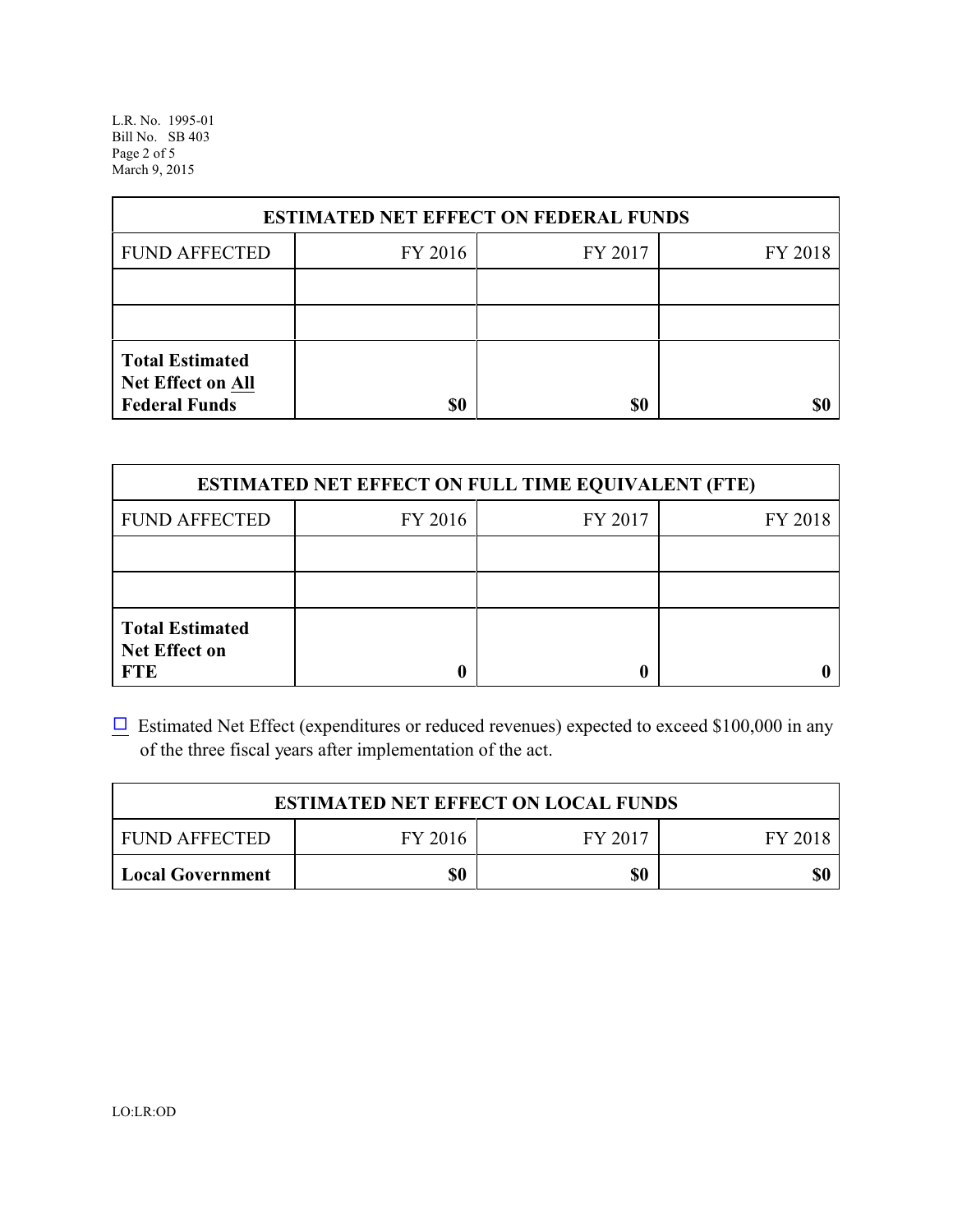L.R. No. 1995-01 Bill No. SB 403 Page 3 of 5 March 9, 2015

#### **FISCAL ANALYSIS**

#### ASSUMPTION

Officials from the **Department of Economic Development - Office of the Public Counsel** (**OPC**) assume this proposal modifies and potentially expands regulated gas utilities' ability to defer expenses associated with a large number of investments, from plants to distribution lines and customer meters. Because of the deferral and the mandatory recovery (393.1400.1), utilities making these investments are not subject to the same discipline that traditional rate making imposes. The only check on gold-plating and unnecessary investments is the threat of after-thefact prudence reviews in subsequent general rate proceedings.

For this threat to be credible, OPC needs qualified personnel to review the utilities' infrastructure investments and to challenge the prudence of those investments if they are not in the public interest. The proposal will create significant additional responsibilities for OPC's staff requiring the addition of 1 FTE, Public Utility Acct I-III at \$46,326 annually.

| FISCAL IMPACT - State Government                                       | FY 2016<br>$(10 \text{ Mo.})$      | FY 2017                            | FY 2018                            |
|------------------------------------------------------------------------|------------------------------------|------------------------------------|------------------------------------|
| <b>PUBLIC SERVICE COMMISSION</b><br><b>FUND</b>                        |                                    |                                    |                                    |
| Costs - DED - OPC<br>Salaries<br><b>Fringe Benefits</b>                | $(\$38,605)$<br>$(\$20,077)$       | $(\$46,789)$<br>$(\$24,333)$       | $(\$47,257)$<br>$(\$24,576)$       |
| <b>Equipment and Expenses</b><br>Total Costs - DED - OPC<br>FTE Change | (\$2,462)<br>$(\$61,144)$<br>1 FTE | (\$1,251)<br>$(\$72,373)$<br>1 FTE | (\$1,282)<br>$(\$73,115)$<br>1 FTE |
| <b>ESTIMATED NET EFFECT ON</b><br><b>PUBLIC SERVICE COMMISSION</b>     |                                    |                                    |                                    |
| <b>FUND</b>                                                            | $($ \$61,144 $)$                   | ( \$72, 373)                       | ( \$73,115)                        |
| Estimated Net FTE Change on Public<br>Service Commission Fund          | 1 FTE                              | 1 FTE                              | 1 FTE                              |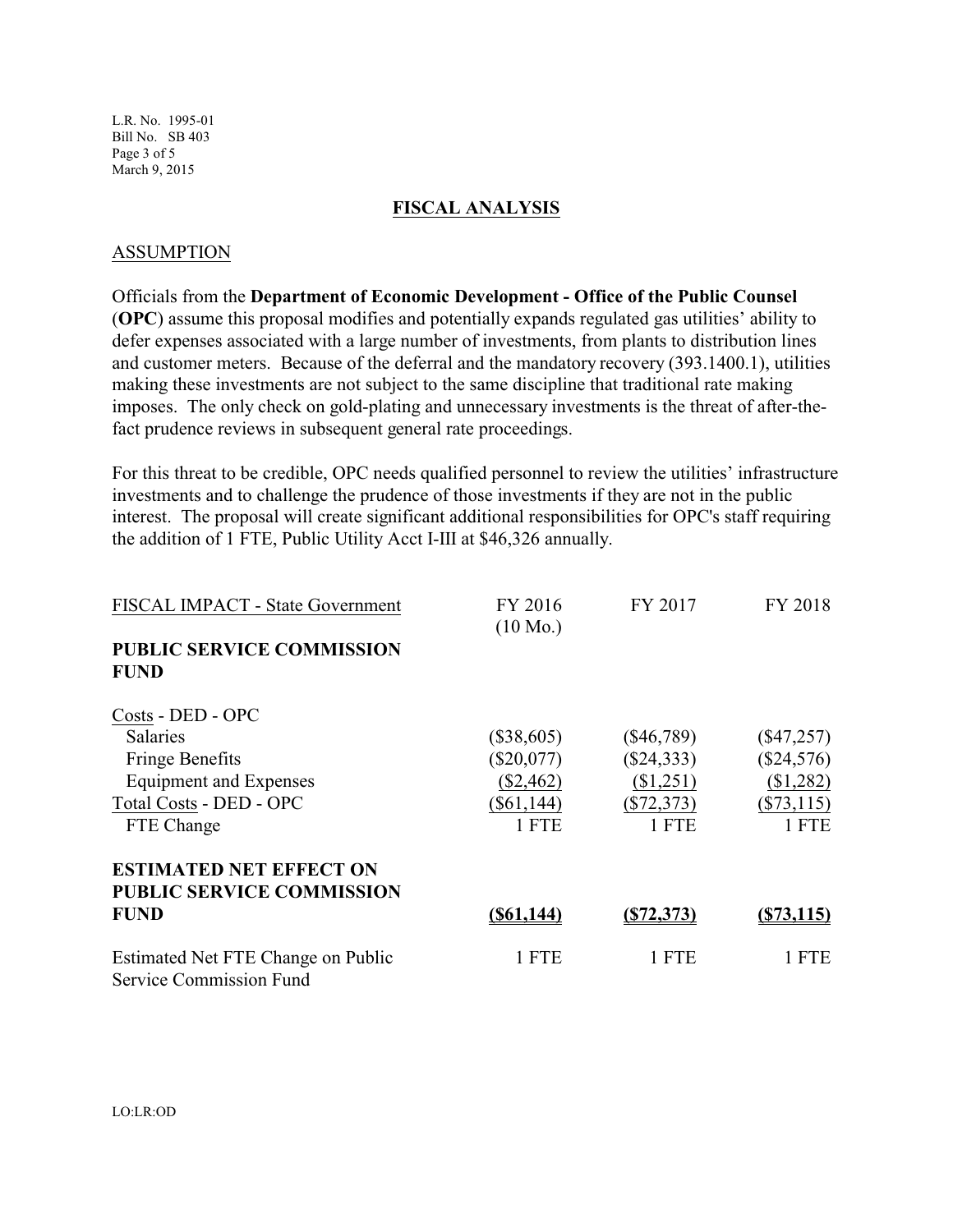L.R. No. 1995-01 Bill No. SB 403 Page 4 of 5 March 9, 2015

| FISCAL IMPACT - Local Government | FY 2016<br>$(10 \text{ Mo.})$ | FY 2017    | FY 2018    |
|----------------------------------|-------------------------------|------------|------------|
|                                  | <u>\$0</u>                    | <u>\$0</u> | <u>\$0</u> |

### FISCAL IMPACT - Small Business

No direct fiscal impact to small businesses would be expected as a result of this proposal.

### FISCAL DESCRIPTION

Currently, the Public Service Commission may not approve a gas infrastructure system replacement surcharge (ISRS) to the extent that it would produce total annualized ISRS revenues exceeding 10% of the gas corporation's base revenue level. Under this proposal, the Public Service Commission may not approve a gas ISRS to the extent it would produce annual ISRS revenues exceeding 1.25% of the gas corporation's Missouri gross revenues, excluding pass-through taxes not included in tariffed rates. Any costs not recovered as a result of the 1.25% limit on rate adjustments may be deferred for recovery in a subsequent year or in the gas corporation's next general rate proceeding.

Currently, the Public Service Commission cannot approve a gas ISRS without having issued a general rate proceeding decision within the last 3 years, and a gas corporation cannot collect an ISRS for more than 3 years unless they have filed or are the subject of a new general rate proceeding. This act modifies these provisions to 5 years.

Nothing in this act shall be construed to limit the rights of certain groups to file a complaint alleging that the rates or charges of a gas corporation are unreasonable or unlawful.

This legislation is not federally mandated, would not duplicate any other program and would not require additional capital improvements or rental space.